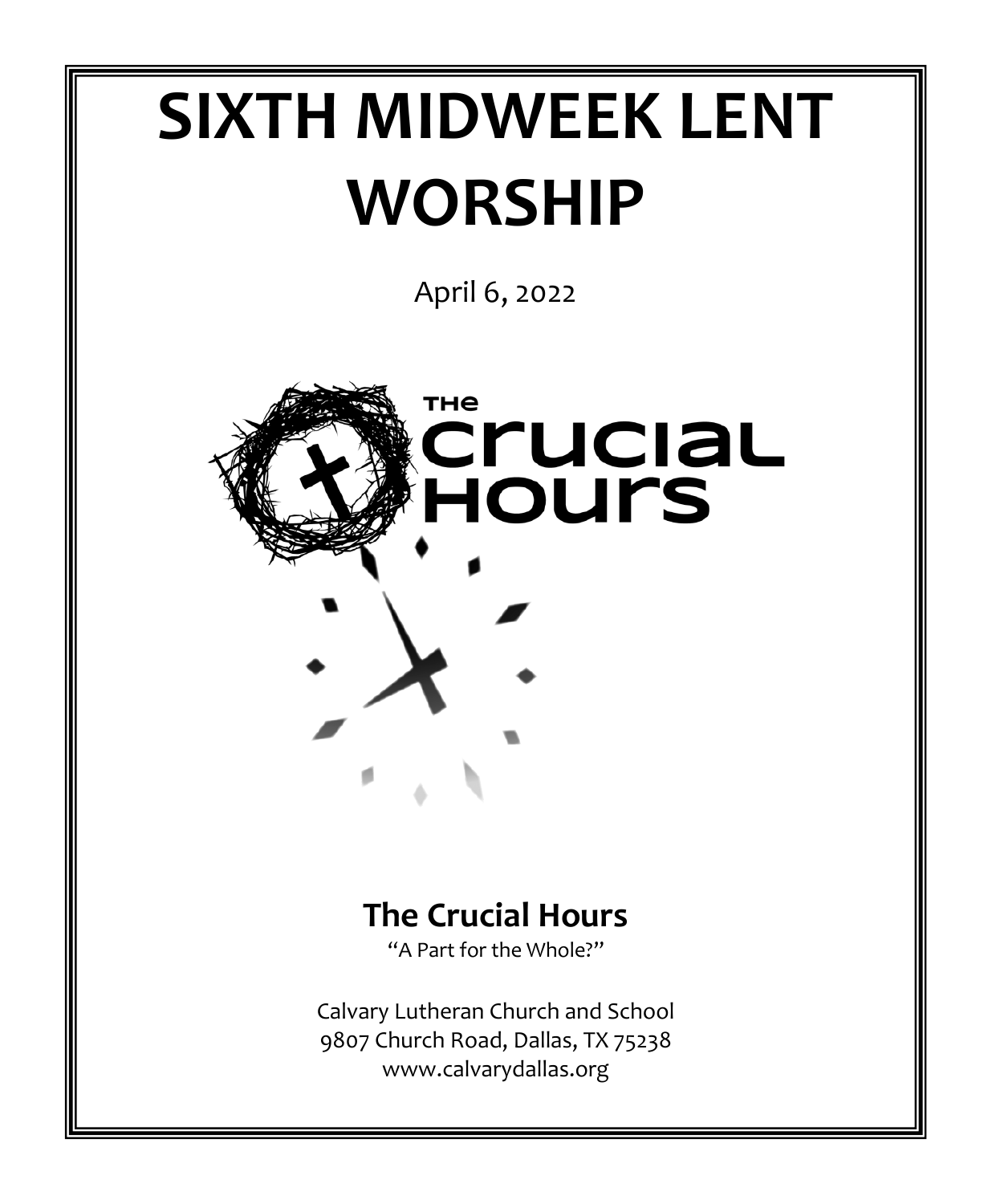# **The Crucial Hours**

A Part for the Whole? - Luke 23:13-16

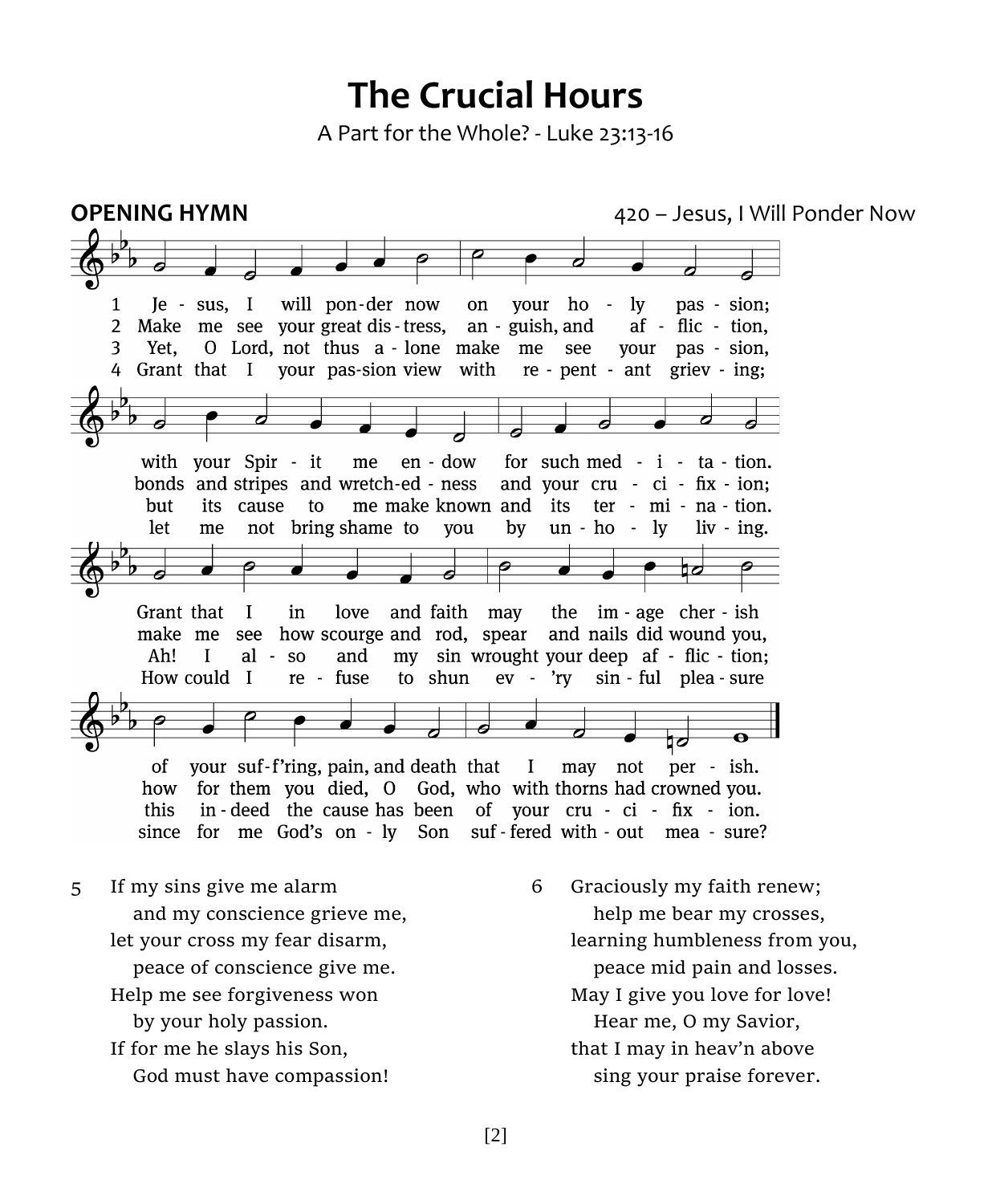### **CONFESSION OF SINS**

Almighty God, our heavenly Father, **we have sinned against you in our thoughts, in our words, in our deeds, and in all that we have not done. Forgive us in the name of our Lord Jesus Christ. Deliver and restore us, that we may rest in peace.** 

By the mercy of God we are redeemed by Jesus Christ, and in him we are forgiven. Let us rest in his peace until the rising of the sun, when we shall serve him in newness of life. **Amen.** 

*BE SEATED*

*Sung by Grades 3-8*

**Anthem** Meditation for Lent

*There is a green hill far away, outside a city wall, Where our dear Lord was crucified, who died to save us all. O dearly, dearly has he loved! And we must love him too, And trust in his redeeming love, and try his will to do.*

*Ah, holy Jesus, how have you offended, That we to judge you have in hate pretended? By foes derided, by your own rejected, O most afflicted.*

#### **PSALM PRAYER**

God of love and faithfulness, you showed favor to your people by sending your one and only Son to be our Savior. Help us to trust in him as our gracious Redeemer and so enjoy the peace he came to bring, who lives and reigns with you and the Holy Spirit, one God, now and forever.

**Amen.**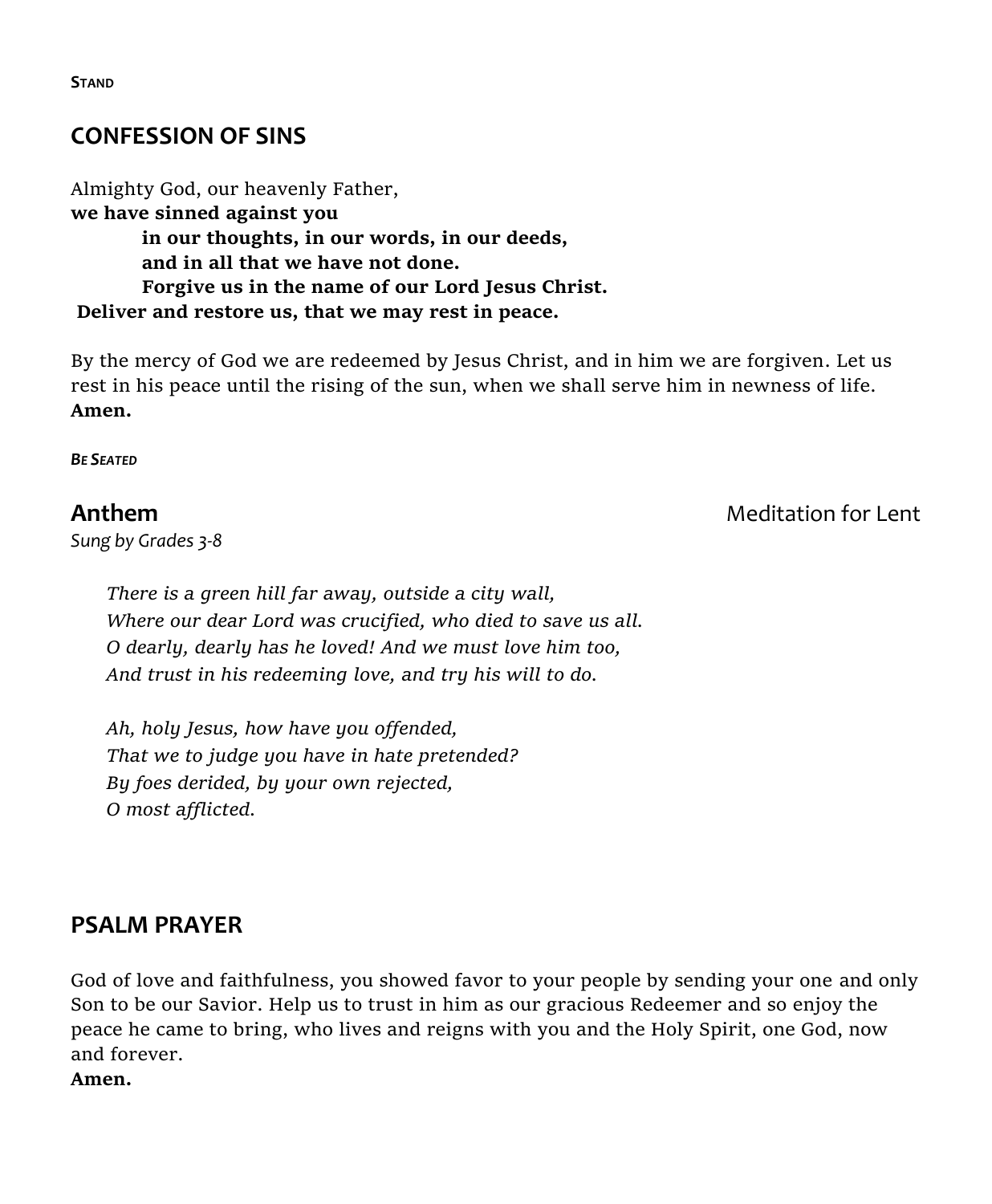#### *The Crucifixion*

LUKE 23:26 As they led him away, they seized Simon of Cyrene, who was coming from the country. They placed the cross on him and made him carry it behind Jesus.  $27A$  large crowd of people was following him, including women who were mourning and wailing for him.  $28$ Jesus turned to them and said, "Daughters of Jerusalem, stop weeping for me, but weep for yourselves and for your children.  $^{29}$ Be sure of this: The days are coming when they will say, 'Blessed are the childless women, the wombs that never gave birth, and the breasts that never nursed.' <sup>30</sup>Then they will begin to say to the mountains, 'Fall on us!' and to the hills, 'Cover us.' <sup>31</sup>For if they do these things to the green wood, what will happen to the dry?"

 $32$ Two other men, who were criminals, were led away with Jesus to be executed.

<sup>33</sup>When they came to the place called The Skull, they crucified him there with the criminals, one on his right and the other on his left.

 $34$  Jesus said, "Father, forgive them, for they do not know what they are doing."

They cast lots to divide his garments among them. <sup>35</sup>The people stood watching. The rulers were ridiculing him, saying, "He saved others. Let him save himself, if this is the Christ of God, the Chosen One!"

 $36$ The soldiers also made fun of him. Coming up to him, they offered him sour wine, <sup>37</sup>saying, "If you are the King of the Jews, save yourself!"

<sup>38</sup>There was also an inscription written above him: "This is the King of the Jews."

<sup>39</sup>One of the criminals hanging there was blaspheming him, saying, "Aren't you the Christ? Save yourself and us!"

 $40B$ ut the other criminal rebuked him. "Don't you fear God, since you are under the same condemnation? <sup>41</sup>We are punished justly, for we are receiving what we deserve for what we have done, but this man has done nothing wrong."  $4^{2}$ Then he said, "Jesus, remember me when you come in your kingdom."

<sup>43</sup>Jesus said to him, "Amen I tell you: Today you will be with me in paradise."

#### *Jesus' Death*

<sup>44</sup>It was now about the sixth hour, and darkness came over the whole land until the ninth hour, <sup>45</sup>while the sun was darkened. Then the curtain of the temple was torn in two.  $46$ Jesus cried out with a loud voice, "Father, into your hands I commit my spirit!" When he had said this, he breathed his last.

 $47$ When the centurion saw what had happened, he began to glorify God, saying, "This man really was righteous." <sup>48</sup>When all the groups of people who had gathered to see this spectacle saw what had happened, they returned home beating their chests. <sup>49</sup>All those who knew Jesus, and the women who followed with him from Galilee, stood at a distance, watching these things.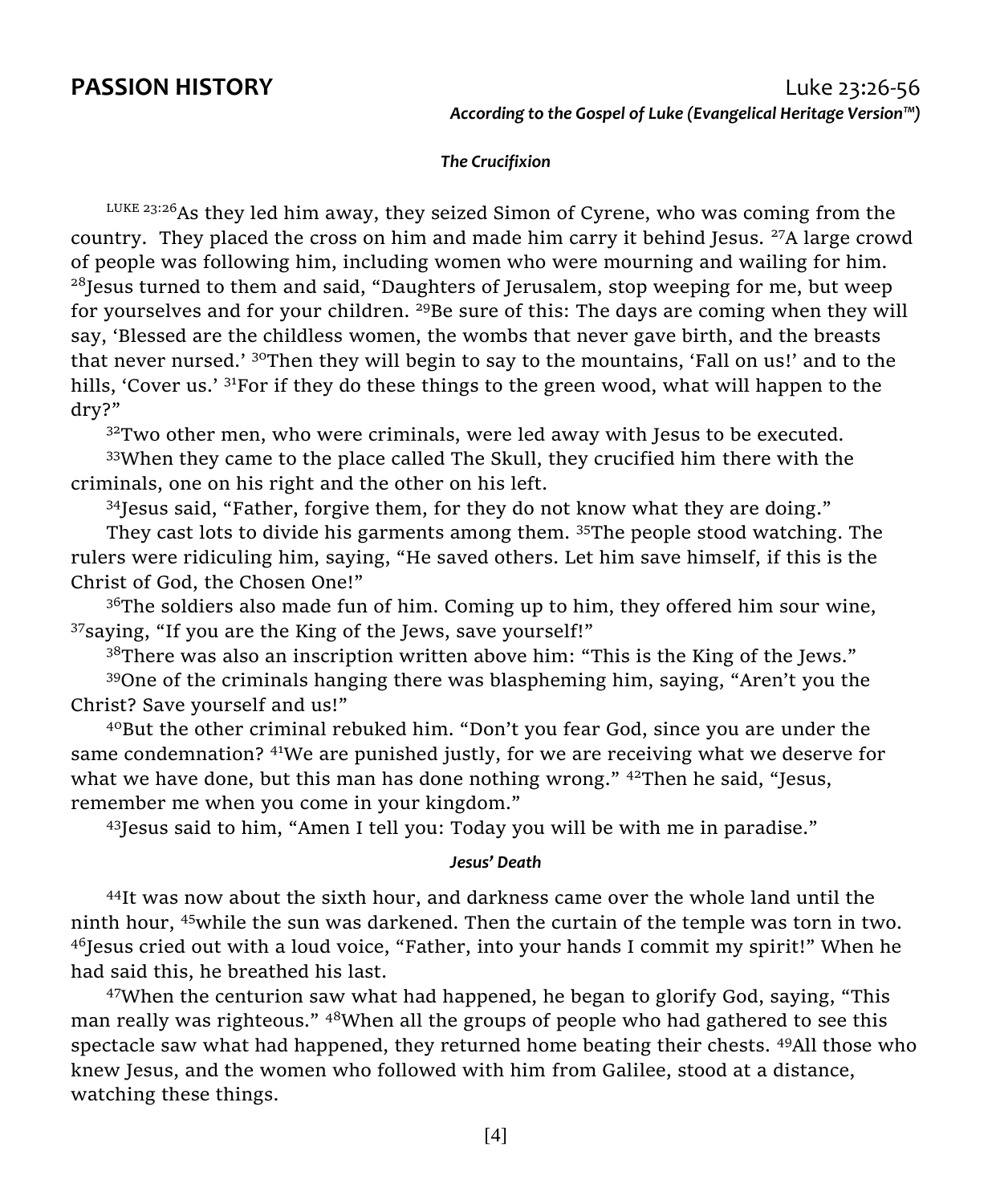#### *Jesus' Burial*

<sup>50</sup>Now there was a man named Joseph, from the Jewish town of Arimathea, who was a member of the Council, a good and righteous man. <sup>51</sup>He had not agreed with their plan and action. He was looking forward to the kingdom of God.  $52$ This man went to Pilate and asked for Jesus' body. <sup>53</sup>He took it down, wrapped it in a linen cloth, and placed it in a tomb that was cut out of rock, where no one had yet been laid. <sup>54</sup>It was Preparation Day, and the Sabbath was beginning. <sup>55</sup>The women who had come with Jesus from Galilee followed after Joseph, and they observed the tomb and how his body was laid there.  $56$ Then they returned and prepared spices and perfumes. On the Sabbath they rested according to the commandment.



O all-atoning Sacrifice, you died to make me free!

 before the judgment throne, your works, O Lamb of God, I'll plead, your merits, not my own.

 **Sermon** 

Luke 23:13-16

## **A Part for the Whole?**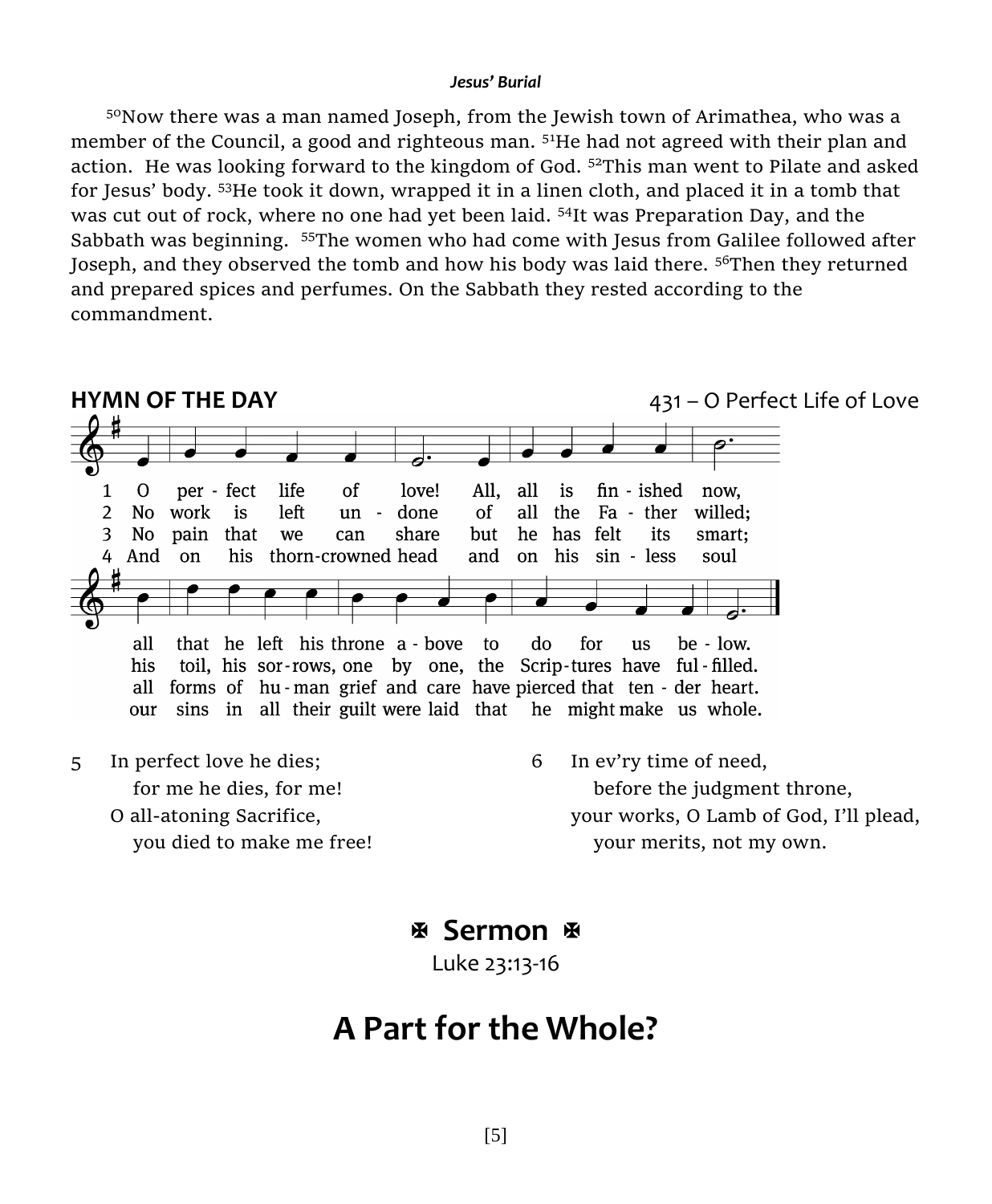## **ANNOUNCEMENTS AND MUSICAL OFFERING**

*We appreciate the offerings given to support the work of God's Kingdom here and throughout the world. Offerings can be given in any of four ways:*

- *Set in the offering plate at the back of the sanctuary*
- *On the Calvary website: https://calvarydallas.org/give/*
- *On your phone with the Vanco Mobile Faith Engagement app*
- *Scan the QR code to the right…*



*Give us a record of your visit through our online Connection Card, or by filling out the card in the pew and placing it in the offering plate as you leave. The Connection Card tab can be found at the bottom right of any page of the Calvary website, https://calvarydallas.org or by scanning the code to the left...*

#### **Prayer**

Abide with us, Lord, for it is evening and the day is almost over. Abide with us and with your whole Church. Abide with us in the evening of the day, in the evening of life, in the evening of the world. Abide with us in your grace and goodness, in your holy Word and sacrament, in your comfort and blessing. Abide with us when we are overcome by the night of sorrow and fear, by the night of doubt and affliction, by the night of bitter death. Abide with us and with all your people in time and in eternity. **Amen.** 

#### **LORD'S PRAYER**

**Our Father in heaven, hallowed be your name, your kingdom come, your will be done on earth as in heaven. Give us today our daily bread. Forgive us our sins, as we forgive those who sin against us. Lead us not into temptation, but deliver us from evil. For the kingdom, the power, and the glory are yours now and forever. Amen.**

#### **BLESSING**

May God be gracious to us and bless us and make his face shine on us. **May God bless us still, so that all the ends of the earth will fear him.**

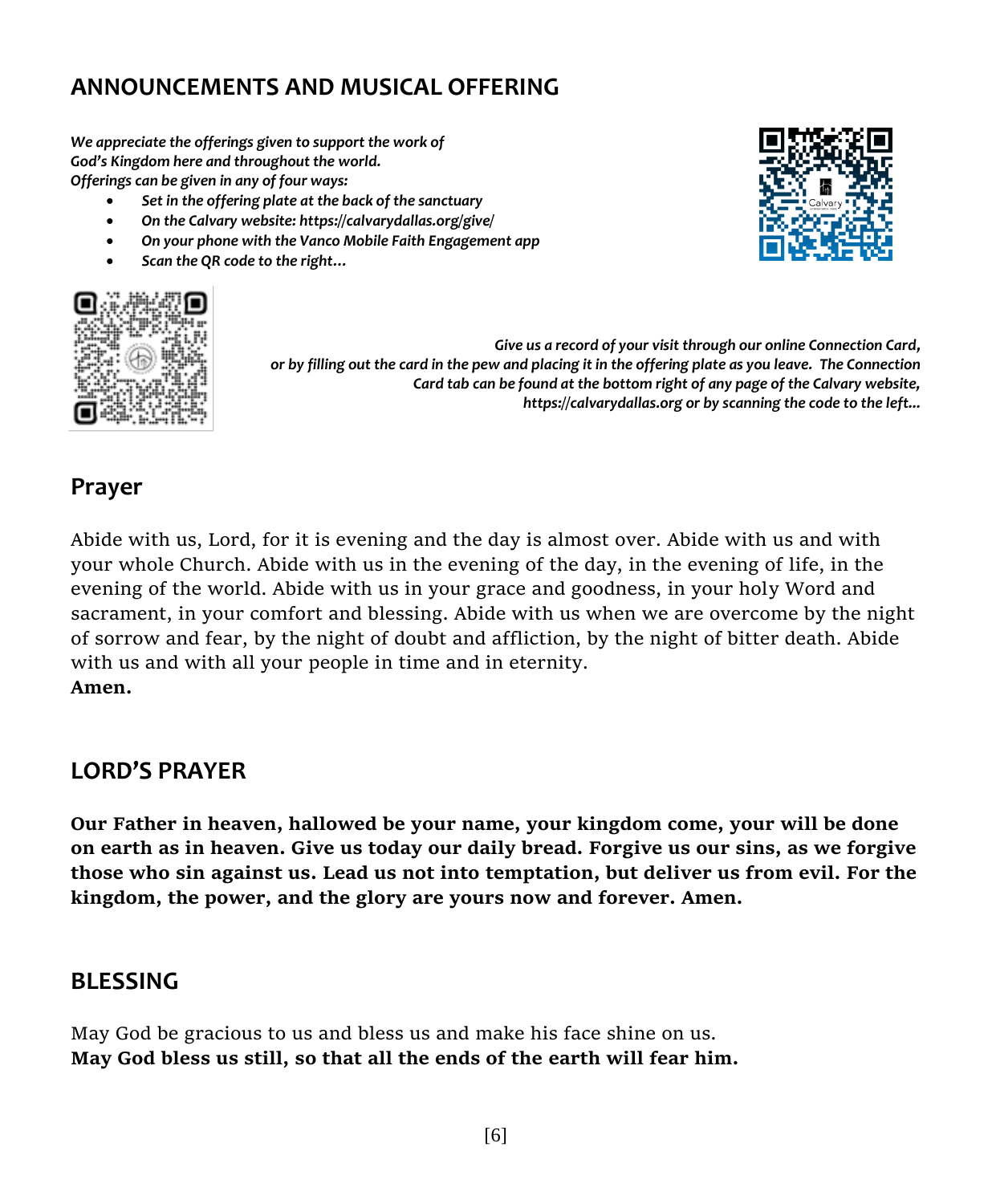

**5 Hold thou thy cross before my closing eyes; shine through the gloom and point me to the skies. Heav'n's morning breaks, and earth's vain shadows flee; in life, in death, O Lord, abide with me!**

*Thank you to Pr. Koelpin of Calvary for conducting our worship this evening.*